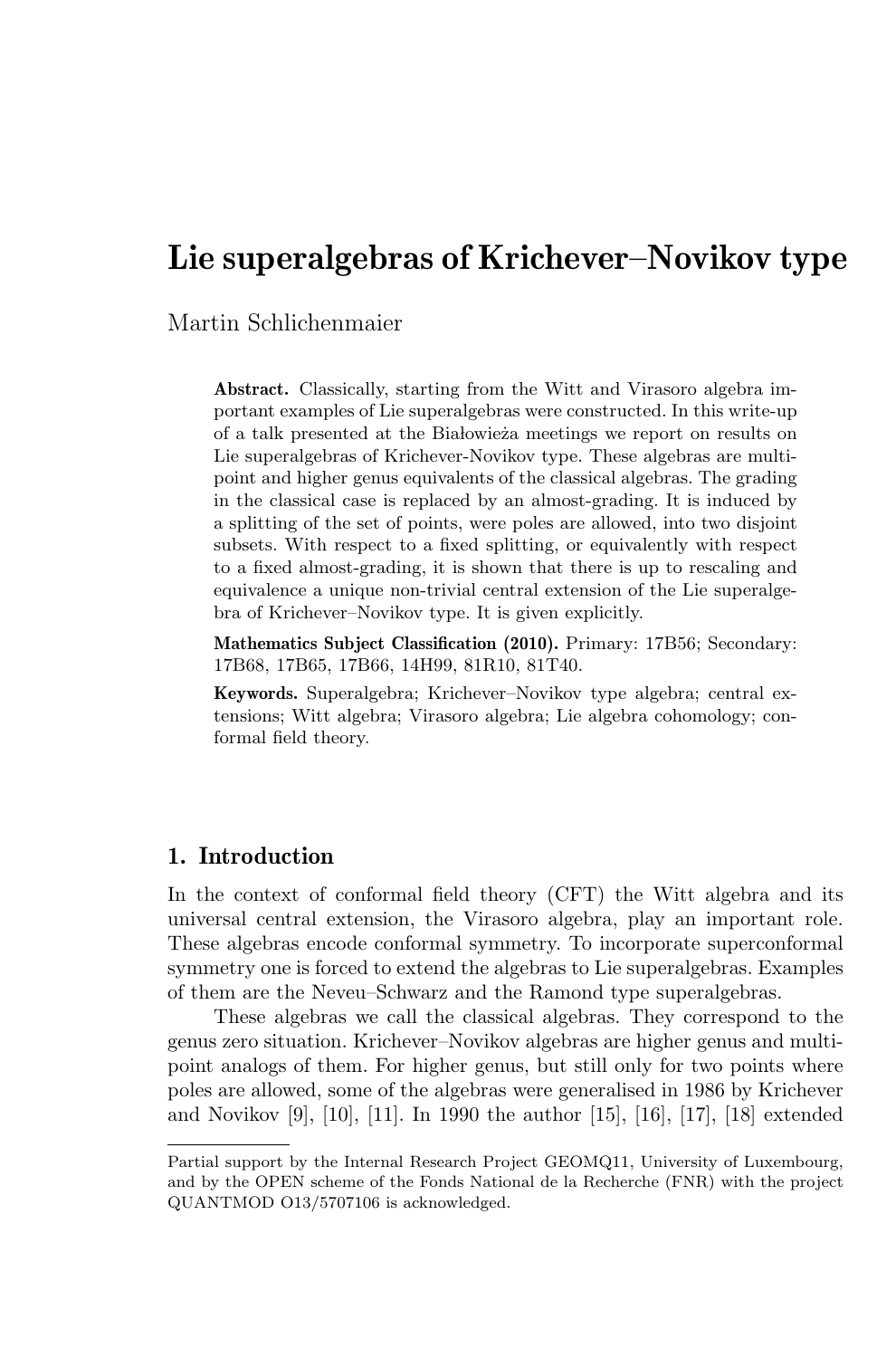## 2 Martin Schlichenmaier

the approach further to the general multi-point case. These extensions were not straight-forward generalizations. The crucial point was to introduce a replacement of the graded algebra structure present in the "classical" case. Krichever and Novikov found that an almost-grading, see Definition 6, will be enough to allow constructions in representation theory, like triangular decompositions, highest weight modules, Verma modules and so on. In [17], [18] it was realized that a splitting of the set A of points where poles are allowed into two disjoint non-empty subsets  $A = I \cup O$  is crucial for introducing an almost-grading. For every such splitting the corresponding almost-grading was given. Essentially different splittings (not just corresponding to interchanging of I and  $O$ ) will yield essentially different almost-gradings. For the general theory (including the classical case) see the recent monograph [22].

In the context of conformal field theory and string theory the Neveu-Schwarz and the Ramond type superalgebras appear as superextensions of the classical algebras. Some physicists also studied superanalogs of the algebra of Krichever-Novikov type, but still only with two points where poles are allowed, e.g. [1], [2], [3], [4], [23]. The multi-point case was developed by the author some time ago and recently published in [21]. See also [22].

Starting from Krichever–Novikov type superalgebras interesting explicite infinite dimensional examples of Jordan superalgebras and antialgebras can be constructed. In this respect, see the work of Leidwanger and Morier-Genoud [12], [13], and Kreusch [8].

In this write-up we will recall the construction of the Krichever–Novikov (KN) type algebras for the multi-point situation and for arbitrary genus. The classical situation will be a special case. In particular, the construction of the Lie superalgebra is recalled. Its almost-graded structure, induced by a fixed splitting  $A = I \cup O$ , is given.

The main result presented here is the fact that up to rescaling the central element and equivalence of extension, there is only one non-trivial almostgraded central extension of the Lie superalgebra of KN type with even central element. We stress the fact, that this does not mean that there is essentially only one central extension. For an essentially different splitting we get an essentially different central extension. For higher genus there are even central extensions not related to any splitting. In the classical situation in this way uniqueness of the non-trivial central extension is again obtained. Recall that "classical" means genus zero and two points where poles are allowed.

We will give a geometric description for the defining cocycle, see (43). For the two-point case the form of the cocycle was given by Bryant in [4], correcting some ommission in [1].

In the case of odd central elements we obtained that the corresponding central extension of the Lie superalgebra will split. For the proofs we have to refer to the original article [21], respectively to [22].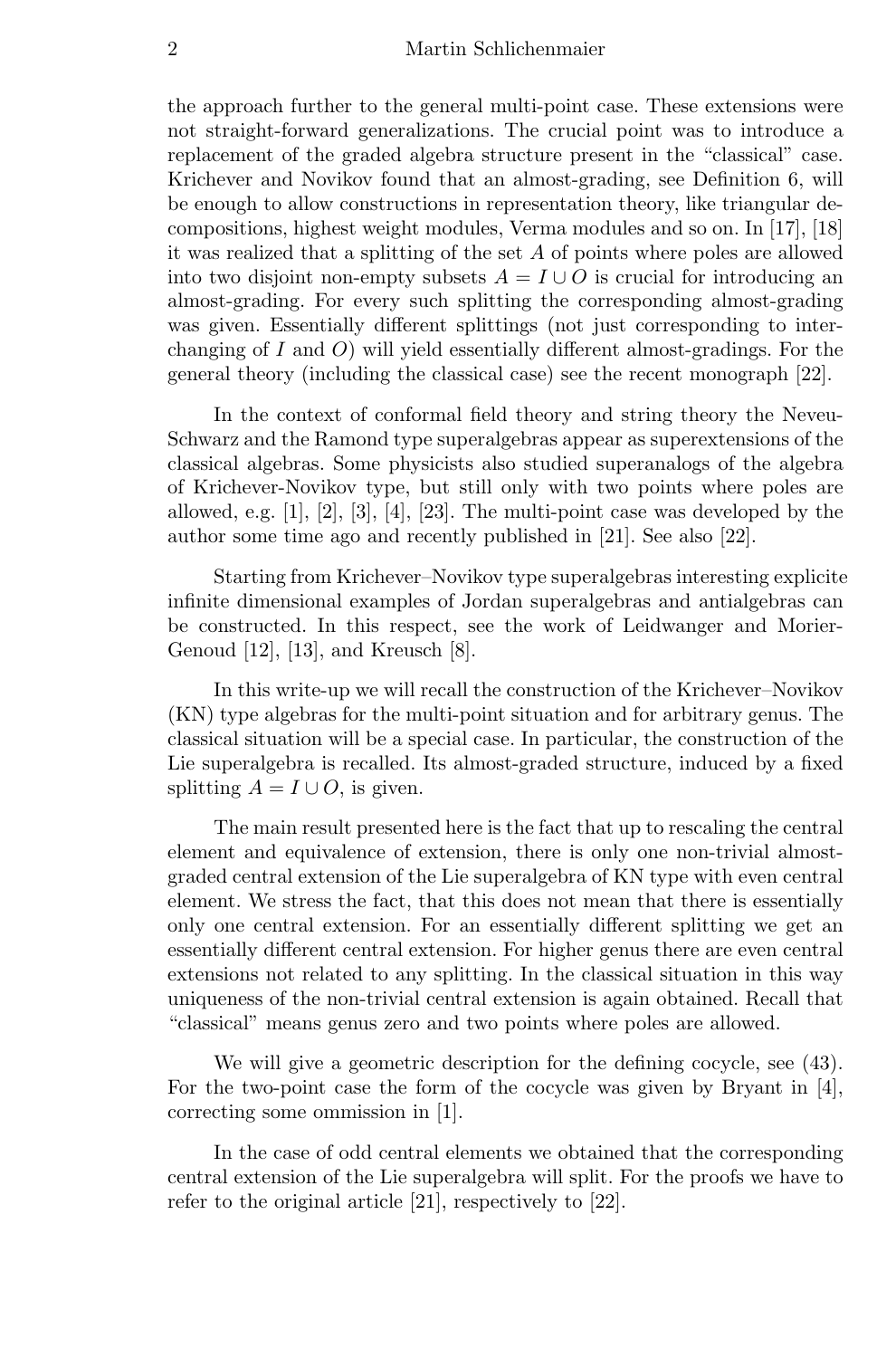## 2. The Classical Lie Superalgebra

For the convenience of the reader we start with recalling the definition of a Lie superalgebra. Let  $\mathcal S$  be a vector space which is decomposed into even and odd elements  $S = S_0 \oplus S_1$ , i.e. S is a  $\mathbb{Z}/2\mathbb{Z}$ -graded vector space. Furthermore, let [...] be a  $\mathbb{Z}/2\mathbb{Z}$ -graded bilinear map  $S \times S \to S$  such that for elements x, y of pure parity

$$
[x, y] = -(-1)^{\bar{x}\bar{y}}[y, x]. \tag{1}
$$

This says that

$$
[\mathcal{S}_{\bar{0}}, \mathcal{S}_{\bar{0}}] \subseteq \mathcal{S}_{\bar{0}}, \qquad [\mathcal{S}_{\bar{0}}, \mathcal{S}_{\bar{1}}] \subseteq \mathcal{S}_{\bar{1}}, \qquad [\mathcal{S}_{\bar{1}}, \mathcal{S}_{\bar{1}}] \subseteq \mathcal{S}_{\bar{0}}, \qquad (2)
$$

and  $[x, y]$  is symmetric for x and y odd, otherwise anti-symmetric. Furthermore, S is a Lie superalgebra if in addition the super-Jacobi identity  $(x, y, z)$ of pure parity)

$$
(-1)^{\bar{x}\bar{z}}[x,[y,z]] + (-1)^{\bar{y}\bar{x}}[y,[z,x]] + (-1)^{\bar{z}\bar{y}}[z,[x,y]] = 0 \tag{3}
$$

is valid. As long as the type of the arguments is different from (even, odd,  $odd)$  all signs can be put to  $+1$  and we obtain the form of the usual Jacobi identity. In the remaining case we get

$$
[x, [y, z]] + [y, [z, x]] - [z, [x, y]] = 0.
$$
\n<sup>(4)</sup>

By the very definitions  $S_0$  is a Lie algebra.

In purely algebraic terms the Virasoro algebra  $V$  is given by generators  ${e_n(n \in \mathbb{Z}), t}$  with relations

$$
[e_n, e_m] = (m - n)e_{n+m} + \frac{1}{12}(n^3 - n)\delta_n^{-m} \cdot t, \qquad [t, e_n] = 0. \tag{5}
$$

Without the central term  $t$  we obtain the Witt algebra  $W$ .

For the classical (Neveu–Schwarz) Lie superalgebra we add an additional set of generators  $\{\varphi_m \mid m \in \mathbb{Z} + \frac{1}{2}\}$  and complete the relations to

$$
[e_n, e_m] = (m - n)e_{m+n} + \frac{1}{12}(n^3 - n)\,\delta_n^{-m} t,
$$
  
\n
$$
[e_n, \varphi_m] = (m - \frac{n}{2})\,\varphi_{m+n},
$$
  
\n
$$
[\varphi_n, \varphi_m] = e_{n+m} - \frac{1}{6}(n^2 - \frac{1}{4})\,\delta_n^{-m} t,
$$
  
\n
$$
[t, e_n] = [t, \varphi_m] = 0.
$$
\n(6)

These algebras can be realized in a geometric manner by considering vector fields and forms of weight  $-1/2$  (see below) on the Riemann sphere  $S^2$  (i.e. the Riemann surface of genus zero). If we take the vector fields  $e_n = z^{n+1} \frac{d}{dz}$ , the forms of weight  $-1/2$  given by  $\varphi_m = z^{m+1/2} (dz)^{-1/2}$ , let the vector field  $e_n$  act by taking the Lie derivative, and set  $[\varphi_m, \varphi_n] = \varphi_m \cdot \varphi_n$  then we obtain the relations above without central terms. The element  $t$  is an additional element and the factors in front of it seem to be rather ad-hoc for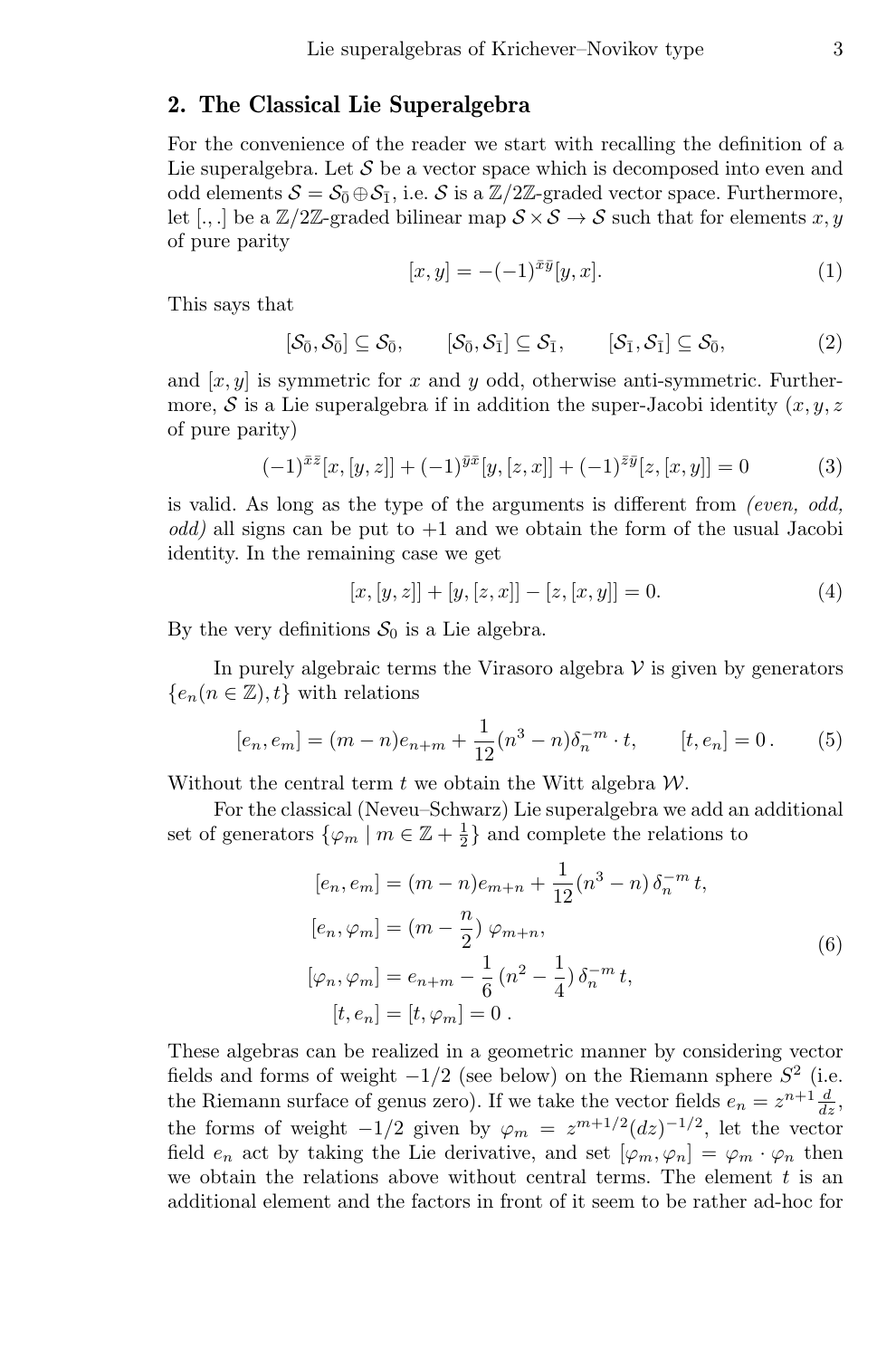the moment<sup>1</sup>. One verifies by direct calculations that by our prescription we obtain indeed a Lie superalgebra.

## 3. Higher genus generalization

Starting from the geometric realization above we can extend this to arbitrary genus. For the whole contribution let  $\Sigma$  be a compact Riemann surface (without boundary). We do not put any restriction on the genus  $q = q(\Sigma)$ . Furthermore, let A be a finite subset of  $\Sigma$ . Later we will need a splitting of A into two non-empty disjoint subsets I and O, i.e.  $A = I \cup O$ . Set  $N := \#A$ ,  $K := \#I, M := \#O$ , with  $N = K + M$ . More precisely, let

$$
I = (P_1, ..., P_K), \text{ and } O = (Q_1, ..., Q_M)
$$
 (7)

be disjoint ordered tuples of distinct points ("marked points", "punctures") on the Riemann surface. In particular, we assume  $P_i \neq Q_j$  for every pair  $(i, j)$ . The points in I are called the *in-points*, the points in O the *out-points*. Sometimes we consider I and O simply as sets.

Our objects, algebras, structures, ... will be meromorphic objects defined on  $\Sigma$  which are holomorphic outside the points in A. To introduce them let  $\mathcal{K} = \mathcal{K}_{\Sigma}$  be the canonical line bundle of  $\Sigma$ , respectively. the locally free canonically sheaf. The local sections of the bundle are the local holomorphic differentials. If  $P \in \Sigma$  is a point and z a local holomorphic coordinate at P then a local holomorphic differential can be written as  $f(z)dz$  with a local holomorphic function  $f$  defined in a neighbourhood of  $P$ . A global holomorphic section can be described locally for a covering by coordinate charts  $(U_i, z_i)_{i \in J}$  by a system of local holomorphic functions  $(f_i)_{i \in J}$ , which are related by the transformation rule induced by the coordinate change map  $z_i = z_i(z_i)$  and the condition  $f_i dz_i = f_j dz_j$ . This says

$$
f_j = f_i \cdot \left(\frac{dz_j}{dz_i}\right)^{-1}.\tag{8}
$$

With respect to a coordinate covering a meromorphic section of  $K$  is given as a collection of local meromorphic functions  $(h_i)_{i\in J}$  for which the transformation law (8) is true.

In the following  $\lambda$  is either an integer or a half-integer. If  $\lambda$  is an integer then

(1)  $K^{\lambda} = K^{\otimes \lambda}$  for  $\lambda > 0$ ,

(2)  $K^0 = \mathcal{O}$ , the trivial line bundle, and

(3)  $\mathcal{K}^{\lambda} = (\mathcal{K}^*)^{\otimes (-\lambda)}$  for  $\lambda < 0$ .

Here as usual  $K^*$  denotes the dual line bundle to the canonical line bundle. The dual line bundle is the holomorphic tangent line bundle, whose local sections are the holomorphic tangent vector fields  $f(z)(d/dz)$ . If  $\lambda$  is a halfinteger, then we first have to fix a "square root" of the canonical line bundle,

<sup>1</sup>Below we will give for the factors a geometric expression.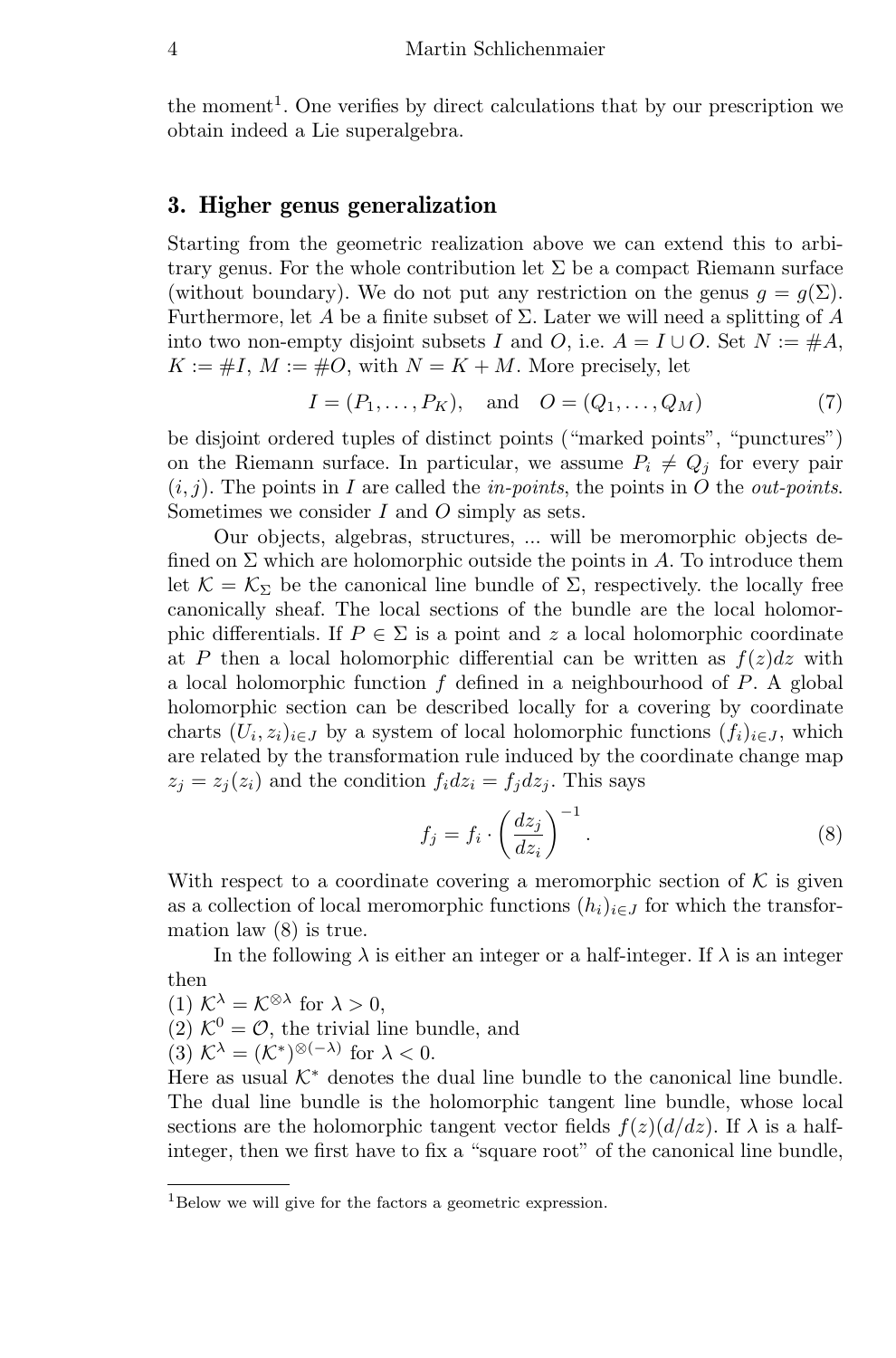sometimes called a *theta-characteristics*. This means we fix a line bundle L for which  $L^{\otimes 2} = \mathcal{K}$ .

After such a choice of L is done we set  $K^{\lambda} = K^{\lambda}_{L} = L^{\otimes 2\lambda}$ . In most cases we will drop mentioning  $L$ , but we have to keep the choice in mind. Also the structure of the algebras we are about to define will depend on the choice. But the main properties will remain the same.

**Remark.** A Riemann surface of genus g has exactly  $2^{2g}$  non-isomorphic square roots of K. For  $g = 0$  we have  $K = \mathcal{O}(-2)$  and  $L = \mathcal{O}(-1)$ , the tautological bundle which is the unique square root. Already for  $g = 1$  we have 4 nonisomorphic ones. As in this case  $\mathcal{K} = \mathcal{O}$  one solution is  $L_0 = \mathcal{O}$ . But we have also the other bundles  $L_i$ ,  $i = 1, 2, 3$ .

As above we can talk about holomorphic and meromorphic sections of  $K^{\lambda}$ . In local coordinates  $z_i$  we can write such sections as  $f_i dz_i^{\lambda}$ , with  $f_i$  being a local holomorphic, respectively meromorphic function.

We set

$$
\mathcal{F}^{\lambda} := \mathcal{F}^{\lambda}(A) := \{ f \text{ is a global meromorphic section of } \mathcal{K}^{\lambda} \mid \text{such that } f \text{ is holomorphic over } \Sigma \setminus A \}. \tag{9}
$$

Here the set of A is fixed and we drop it in the notation. Obviously,  $\mathcal{F}^{\lambda}$  is an infinite dimensional C-vector space. Recall that in the case of half-integer  $\lambda$  everything depends on the theta characteristic L. We call the elements of the space  $\mathcal{F}^{\lambda}$  meromorphic forms of weight  $\lambda$  (with respect to the theta characteristic  $L$ ). Altogether we set

$$
\mathcal{F} := \bigoplus_{\lambda \in \frac{1}{2}\mathbb{Z}} \mathcal{F}^{\lambda}.
$$
 (10)

## 4. Algebraic Structure

#### 4.1. Associative Multiplication

The natural map of the locally free sheaves of rank one

$$
\mathcal{K}^{\lambda} \times \mathcal{K}^{\nu} \to \mathcal{K}^{\lambda} \otimes \mathcal{K}^{\nu} \cong \mathcal{K}^{\lambda+\nu}, \quad (s,t) \mapsto s \otimes t, \tag{11}
$$

defines a bilinear map

$$
\cdot : \mathcal{F}^{\lambda} \times \mathcal{F}^{\nu} \to \mathcal{F}^{\lambda+\nu}.
$$
 (12)

With respect to local trivialisations this corresponds to the multiplication of the local representing meromorphic functions

$$
(s\,dz^{\lambda}, t\,dz^{\nu}) \mapsto s\,dz^{\lambda} \cdot t\,dz^{\nu} = s \cdot t\,dz^{\lambda+\nu}.\tag{13}
$$

If there is no danger of confusion then we will mostly use the same symbol for the section and for the local representing function.

The following is obvious

**Proposition 1.** The vector space  $\mathcal F$  with operation  $\cdot$  is an associative and commutative graded (over  $\frac{1}{2}\mathbb{Z}$ ) algebra. Moreover,  $\mathcal{F}^0$  is a subalgebra.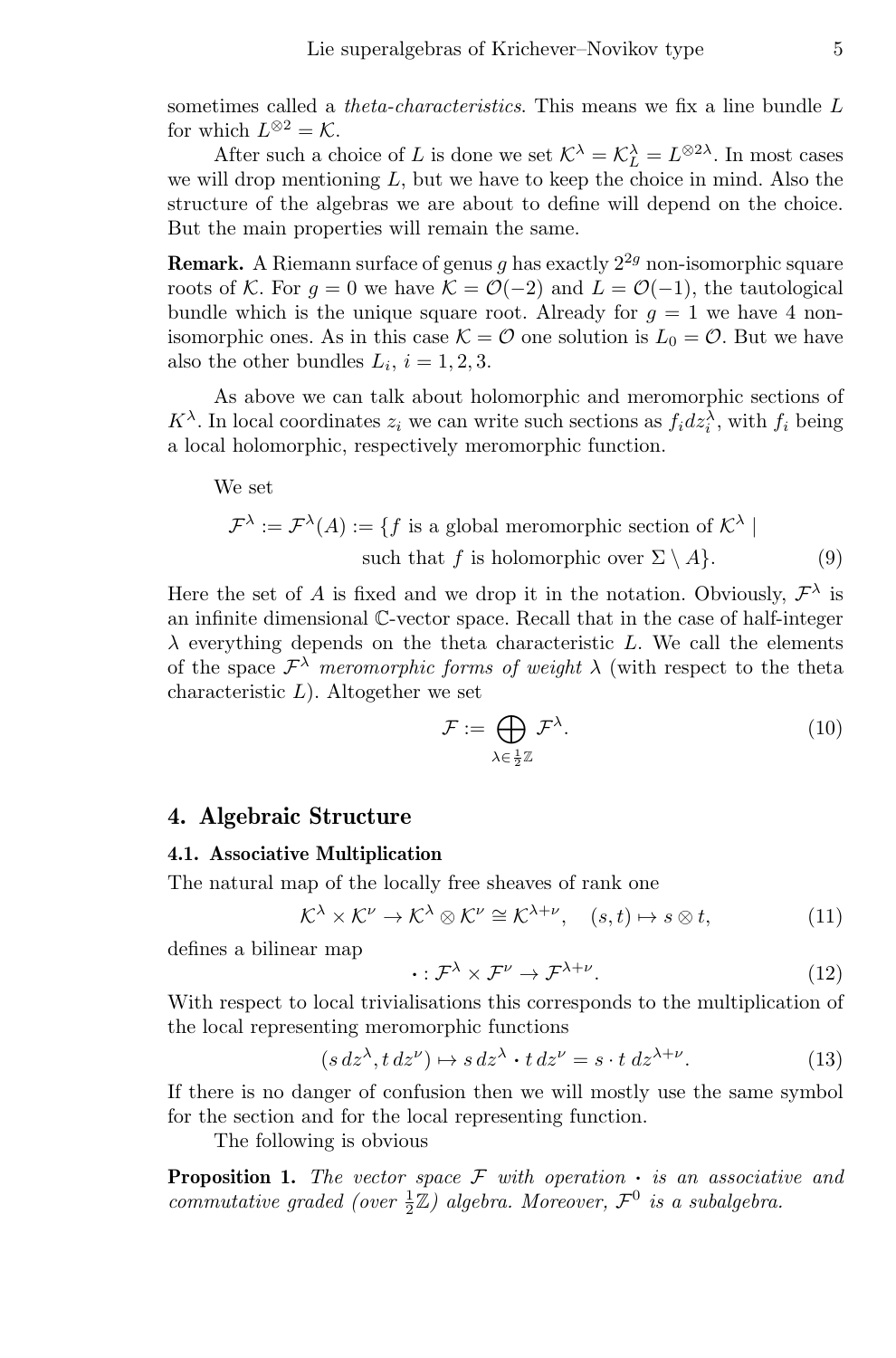We also use  $A := \mathcal{F}^0$ . Of course, it is the algebra of meromorphic functions on  $\Sigma$  which are holomorphic outside of A. The spaces  $\mathcal{F}^{\lambda}$  are modules over A.

## 4.2. Lie algebra structure

Next we define a Lie algebra structure on the space  $\mathcal F$ . The structure is induced by the map

$$
\mathcal{F}^{\lambda} \times \mathcal{F}^{\nu} \to \mathcal{F}^{\lambda+\nu+1}, \qquad (s,t) \mapsto [s,t], \tag{14}
$$

which is defined in local representatives of the sections by

$$
(s\,dz^{\lambda}, t\,dz^{\nu}) \mapsto [s\,dz^{\lambda}, t\,dz^{\nu}] := \left((-\lambda)s\frac{dt}{dz} + \nu\,t\frac{ds}{dz}\right)dz^{\lambda+\nu+1},\tag{15}
$$

and bilinearly extended to F.

**Proposition 2.** (a) The bilinear map  $[.,.]$  defines a Lie algebra structure on  $\mathcal{F}$ .

(b) The space  $\mathcal F$  with respect to  $\cdot$  and  $[.,.]$  is a Poisson algebra.

*Proof.* This is done by local calculations. For details see [19], [22].  $\Box$ 

**Proposition 3.** The subspace  $\mathcal{L} := \mathcal{F}^{-1}$  is a Lie subalgebra with respect to the operation [...], and the  $\mathcal{F}^{\lambda}$ 's are Lie modules over  $\mathcal{L}$ .

As forms of weight  $-1$  are vector fields,  $\mathcal L$  could also be defined directly as the Lie algebra of those meromorphic vector fields on the Riemann surface  $\Sigma$  which are holomorphic outside of A. The product (15) gives the usual Lie bracket of vector fields and the Lie derivative for their actions on forms:

$$
[e, f]_1(z) = [e(z)\frac{d}{dz}, f(z)\frac{d}{dz}] = \left(e(z)\frac{df}{dz}(z) - f(z)\frac{de}{dz}(z)\right)\frac{d}{dz},\qquad(16)
$$

$$
\nabla_e(f)|(z) = L_e(f)| = e \cdot f| = \left(e(z)\frac{df}{dz}(z) + \lambda f(z)\frac{de}{dz}(z)\right)\frac{d}{dz}.
$$
 (17)

### 4.3. Superalgebra of half forms

Next we consider the associative product

$$
\cdot \mathcal{F}^{-1/2} \times \mathcal{F}^{-1/2} \to \mathcal{F}^{-1} = \mathcal{L},\tag{18}
$$

and introduce the vector space and the product

$$
\mathcal{S} := \mathcal{L} \oplus \mathcal{F}^{-1/2}, \quad [(e, \varphi), (f, \psi)] := ([e, f] + \varphi \cdot \psi, e \cdot \varphi - f \cdot \psi). \tag{19}
$$

Usually we will denote the elements of  $\mathcal L$  by  $e, f, \ldots$ , and the elements of  $\mathcal{F}^{-1/2}$  by  $\varphi, \psi, \ldots$ 

Definition (19) can be reformulated as an extension of  $[.,.]$  on  $\mathcal L$  to a "super-bracket" (denoted by the same symbol) on  $\mathcal S$  by setting

$$
[e,\varphi] := -[\varphi,e] := e \cdot \varphi = |(e\frac{d\varphi}{dz} - \frac{1}{2}\varphi\frac{de}{dz})(dz)^{-1/2},\tag{20}
$$

and

$$
[\varphi, \psi] = \varphi \cdot \psi. \tag{21}
$$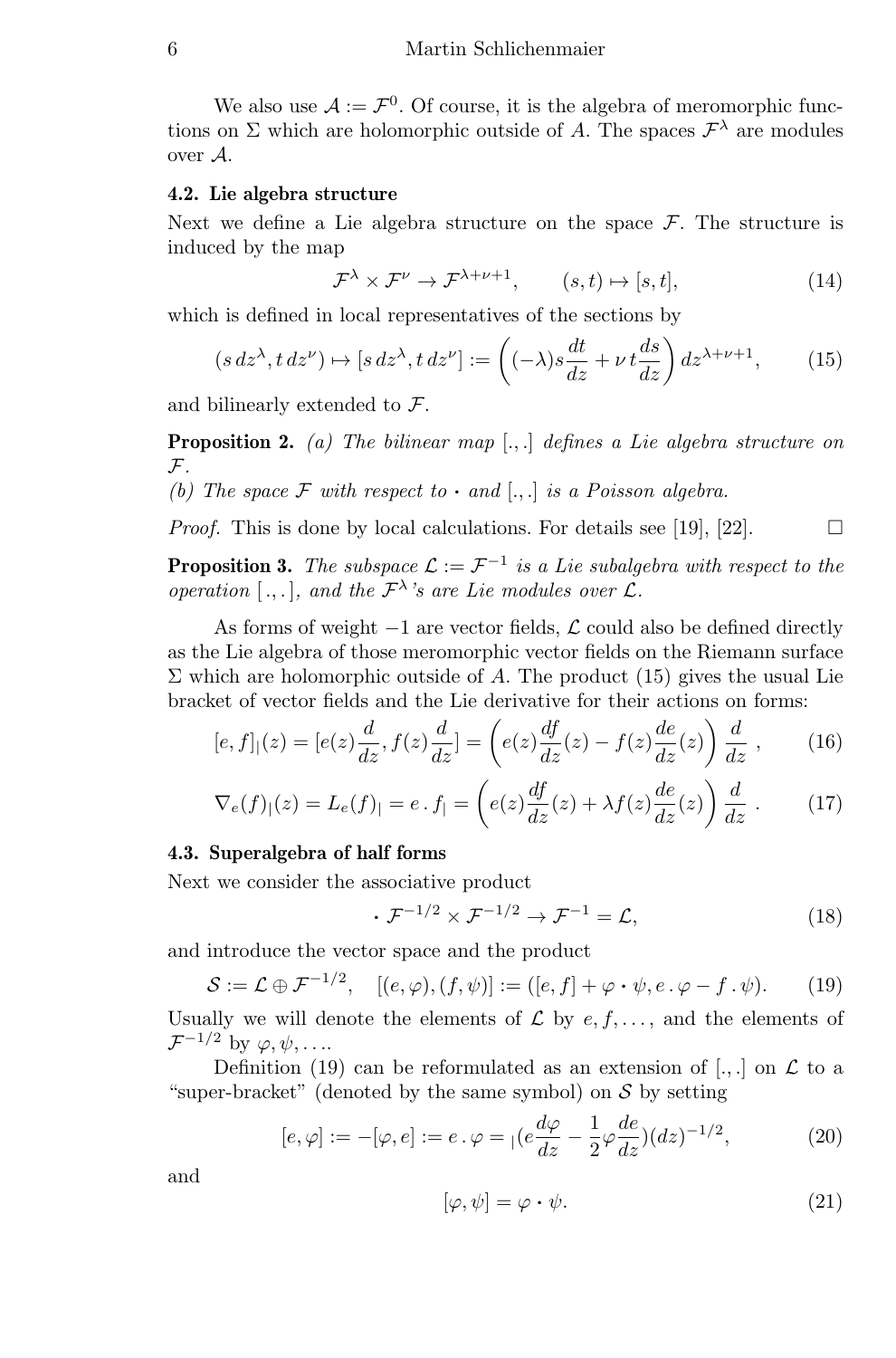We call the elements of  $\mathcal L$  elements of even parity, and the elements of  $\mathcal F^{-1/2}$ elements of odd parity. For such elements x we denote by  $\bar{x} \in \{\bar{0}, \bar{1}\}\$  their parity.

The sum (19) can be described as  $S = S_{\bar{0}} \oplus S_{\bar{1}}$ , where  $S_{\bar{i}}$  is the subspace of elements of parity  $\overline{i}$ .

**Proposition 4.** [21, Prop. 2.5] The space S with the above introduced parity and product is a Lie superalgebra.

**Definition 5.** The algebra  $S$  is the Lie superalgebra of Krichever–Novikov type.

Remark. The introduced Lie superalgebra corresponds classically to the Neveu-Schwarz superalgebra. In string theory physicists considered also the Ramond superalgebra as string algebra (in the two-point case). The elements of the Ramond superalgebra do not correspond to sections of the dual theta characteristics. They are only defined on a 2-sheeted branched covering of  $\Sigma$ , see e.g. [1], [3]. Hence, the elements are only multi-valued sections. As here we only consider honest sections of half-integer powers of the canonical bundle, we do not deal with the Ramond algebra.

The choice of the theta characteristics corresponds to choosing a spin structure on  $\Sigma$ . Furthermore, this bundle is related to graded Riemann surfaces. See Bryant [4] for more details on this aspect.

## 5. Almost-Graded Structure

Recall the classical situation. This is the Riemann surface  $\mathbb{P}^1(\mathbb{C}) = S^2$ , i.e. the Riemann surface of genus zero, and the points where poles are allowed are  ${0, \infty}$ . In this case the algebras introduced in the last chapter are graded algebras. In the higher genus case and even in the genus zero case with more than two points where poles are allowed there is no non-trivial grading anymore. As realized by Krichever and Novikov [9] there is a weaker concept, called an almost-grading which to a large extend is a valuable replacement of a honest grading. Such an almost-grading is induced by a splitting of the set  $A$  into two non-empty and disjoint sets  $I$  and  $O$ . The (almost-)grading is fixed by exhibiting certain basis elements in the spaces  $\mathcal{F}^{\lambda}$  as homogeneous.

**Definition 6.** Let  $\mathcal{L}$  be a Lie or an associative algebra such that  $\mathcal{L} = \bigoplus_{n \in \mathbb{Z}} \mathcal{L}_n$ is a vector space direct sum, then  $\mathcal L$  is called an *almost-graded* (Lie-) algebra if

- (i) dim  $\mathcal{L}_n < \infty$ ,
- (ii) There exist constants  $L_1, L_2 \in \mathbb{Z}$  such that

$$
\mathcal{L}_n \cdot \mathcal{L}_m \subseteq \bigoplus_{h=n+m-L_1}^{n+m+L_2} \mathcal{L}_h, \qquad \forall n, m \in \mathbb{Z}.
$$
 (22)

Elements in  $\mathcal{L}_n$  are called *homogeneous* elements of degree n, and  $\mathcal{L}_n$  is called homogeneous subspace of degree n.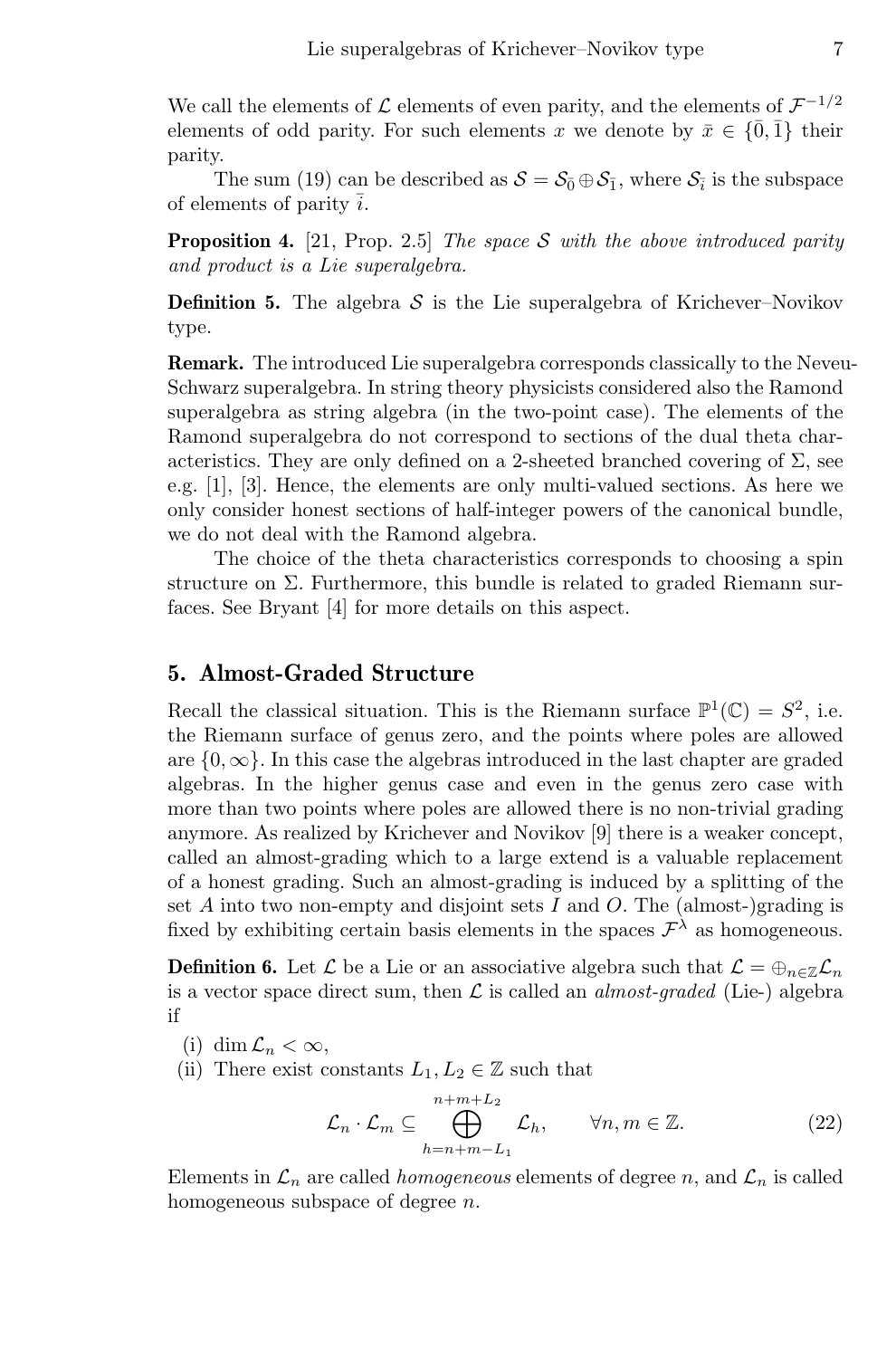#### 8 Martin Schlichenmaier

In a similar manner almost-graded modules over almost-graded algebras are defined. Of course, we can extend in an obvious way the definition to superalgebras, respectively even to more general algebraic structures. This definition makes complete sense also for more general index sets J. In fact we will consider the index set  $\mathbb{J} = (1/2)\mathbb{Z}$  for our superalgebra. The even elements (with respect to the super-grading) will have integer degree, the odd elements half-integer degree.

As already mentioned above the almost-grading for  $\mathcal{F}^{\lambda}$  is introduced by exhibiting certain elements  $f_{m,p}^{\lambda} \in \mathcal{F}^{\lambda}, p = 1, \ldots, K$  which constitute a basis of the subspace  $\mathcal{F}_m^{\lambda}$  of homogeneous elements of degree m. Here  $m \in \mathbb{J}_{\lambda}$  with  $\mathbb{J}_{\lambda} = \mathbb{Z}$  (for  $\lambda$  integer) or  $\mathbb{J}_{\lambda} = \mathbb{Z} + 1/2$  (for  $\lambda$  half-integer). The basis elements  $f_{m,p}^{\lambda}$  of degree m are required to have order

$$
\mathrm{ord}_{P_i}(f^\lambda_{m,p}) = (n+1-\lambda) - \delta^p_i
$$

at the point  $P_i \in I$ ,  $i = 1, ..., K$ . The prescription at the points in O is made in such a way that the element  $f_{m,p}^{\lambda}$  is essentially uniquely given. For more details on the prescription see [22, Chapter 4] or the original article [16]. In the classical case we have  $deg(e_n) = n$  and  $deg(\varphi_m) = m$ . Warning: The spaces  $\mathcal{F}_m^{\lambda}$  depend on the splitting of A.

For the property of being almost-graded the following result is crucial. It is obtained by calculating residues and estimating orders.

**Proposition 7.** [22, Thm. 3.8] There exist constants  $R_1$  and  $R_2$  (depending on the number and splitting of the points in  $A$  and of the genus g) independent of  $n, m \in \mathbb{J}$  and  $\lambda$  and  $\nu$  such that for the basis elements

$$
f_{n,p}^{\lambda} \cdot f_{m,r}^{\nu} = f_{n+m,r}^{\lambda+\nu} \delta_p^r
$$
  
+ 
$$
\sum_{h=n+m+1}^{n+m+R_1} \sum_{s=1}^{K} a_{(n,p)(m,r)}^{(h,s)} f_{h,s}^{\lambda+\nu}, \quad a_{(n,p)(m,r)}^{(h,s)} \in \mathbb{C},
$$
  

$$
f^{\lambda} \quad f^{\nu} \quad | - (-\lambda m + \nu m) f^{\lambda+\nu+1} \delta^r
$$
 (23)

$$
[f_{n,p}^{\lambda}, f_{m,r}^{\nu}] = (-\lambda m + \nu n) f_{n+m,r}^{\lambda + \nu + 1} \delta_p^r
$$
  
+ 
$$
\sum_{h=n+m+1}^{n+m+R_2} \sum_{s=1}^{K} b_{(n,p)(m,r)}^{(h,s)} f_{h,s}^{\lambda + \nu + 1}, \quad b_{(n,p)(m,r)}^{(h,s)} \in \mathbb{C}.
$$

The constants  $R_i$  can be explicitly calculated (if needed). As a direct consequence we obtain

**Theorem 8.** The algebras  $\mathcal L$  and  $\mathcal S$  are almost-graded Lie, respectively Lie superalgebras. The almost-grading depends on the splitting of the set A into I and O. More precisely,

$$
\mathcal{F}^{\lambda} = \bigoplus_{m \in \mathbb{J}_{\lambda}} \mathcal{F}^{\lambda}_{m}, \qquad \text{with} \quad \dim \mathcal{F}^{\lambda}_{m} = K. \tag{24}
$$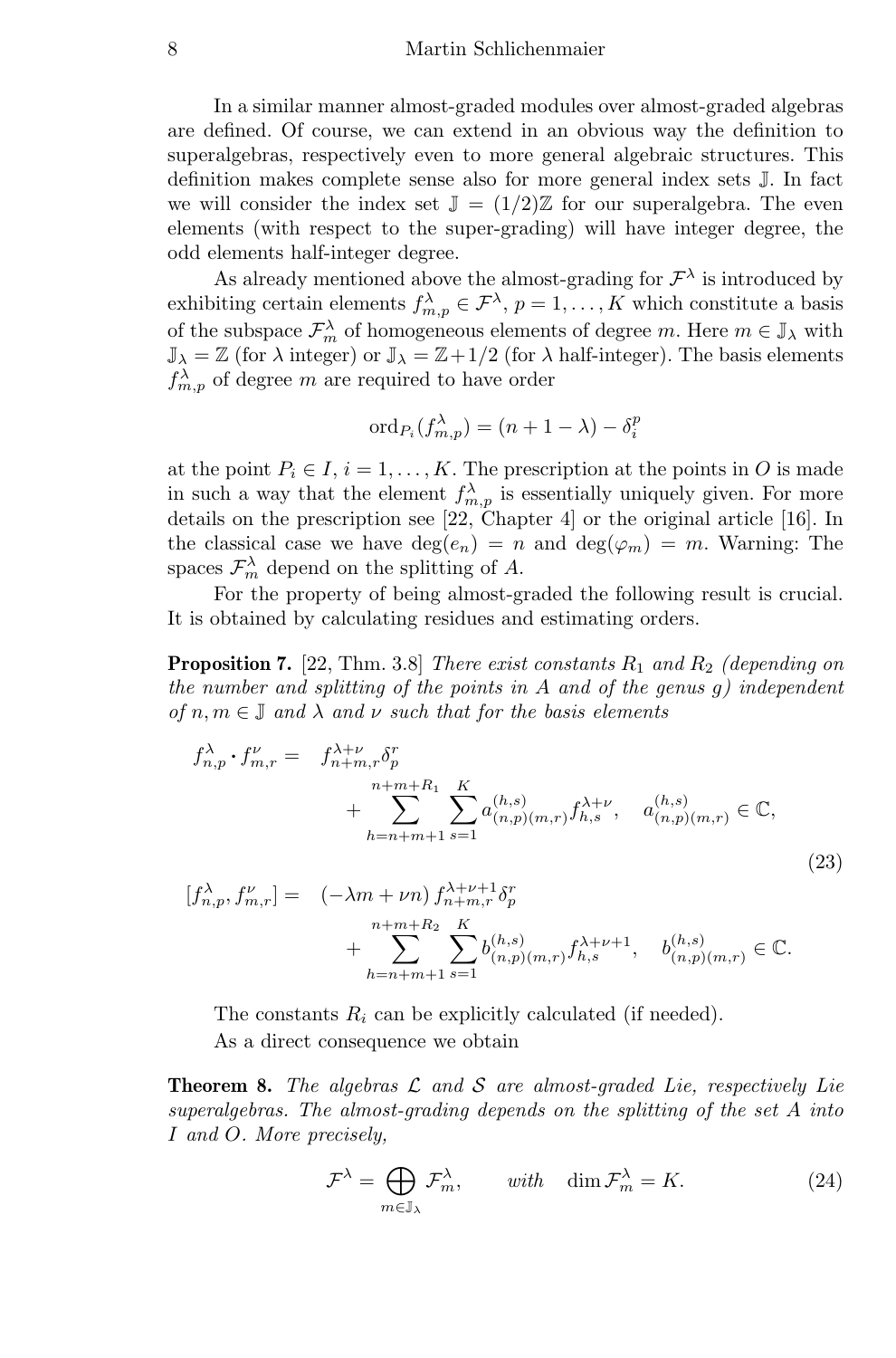and there exist  $R_2, R_3$  (independent of n and m) such that

$$
[\mathcal{L}_n,\mathcal{L}_m]\subseteq\bigoplus_{h=n+m}^{n+m+R_2}\mathcal{L}_h\ ,\qquad [\mathcal{S}_n,\mathcal{S}_m]\subseteq\bigoplus_{h=n+m}^{n+m+R_3}\mathcal{S}_h.
$$

Also from (23) we directly conclude

**Proposition 9.** For all  $m, n \in \mathbb{J}_{\lambda}$  and  $r, p = 1, \dots, K$  we have

$$
[e_{n,p}, e_{m,r}] = (m - n) \cdot e_{n+m,r} \delta_r^p + h.d.t.
$$
  
\n
$$
e_{n,p} \cdot \varphi_{m,r} = (m - \frac{n}{2}) \cdot \varphi_{n+m,r} \delta_r^p + h.d.t.
$$
  
\n
$$
\varphi_{n,p} \cdot \varphi_{m,r} = e_{n+m,r} \delta_r^p + h.d.t.
$$
\n(25)

Here h.d.t. denote linear combinations of basis elements of degree between  $n + m + 1$  and  $n + m + R_i$ .

See (6) for an example in the classical case (by ignoring the central extension appearing there for the moment).

Remark. Leidwanger and Morier-Genoux introduced in [12] also a Jordan superalgebra based on the Krichever-Novikov objects given by

$$
\mathcal{J} := \mathcal{F}^0 \oplus \mathcal{F}^{-1/2} = \mathcal{J}_{\bar{0}} \oplus \mathcal{J}_{\bar{1}}.
$$
 (26)

Recall that  $\mathcal{F}^0$  is the associative algebra of meromorphic functions. The (Jordan) product is defined via the algebra structure for the spaces  $\mathcal{F}^{\lambda}$  by

$$
f \circ g := f \cdot g \in \mathcal{F}^0,
$$
  
\n
$$
f \circ \varphi := f \cdot \varphi \in \mathcal{F}^{-1/2},
$$
  
\n
$$
\varphi \circ \psi := [\varphi, \psi] \in \mathcal{F}^0.
$$
\n(27)

By rescaling the second definition with the factor  $1/2$  one obtains a Lie antialgebra. See [12] for more details and additional results on representations. Using the results presented here one obtains an almost-grading (depending on a splitting  $A = I \cup O$  of the Jordan superalgebra

$$
\mathcal{J} = \bigoplus_{m \in 1/2\mathbb{Z}} \mathcal{J}_m. \tag{28}
$$

Hence, it makes sense to call it a Jordan superalgebra of KN type. Calculated for the introduced basis elements we get (using Proposition 7)

$$
A_{n,p} \circ A_{m,r} = A_{n+m,r} \, \delta_r^p + \text{h.d.t.}
$$
  
\n
$$
A_{n,p} \circ \varphi_{m,r} = \varphi_{n+m,r} \, \delta_r^p + \text{h.d.t.}
$$
  
\n
$$
\varphi_{n,p} \circ \varphi_{m,r} = \frac{1}{2} (m-n) A_{n+m,r} \, \delta_r^p + \text{h.d.t.}
$$
\n(29)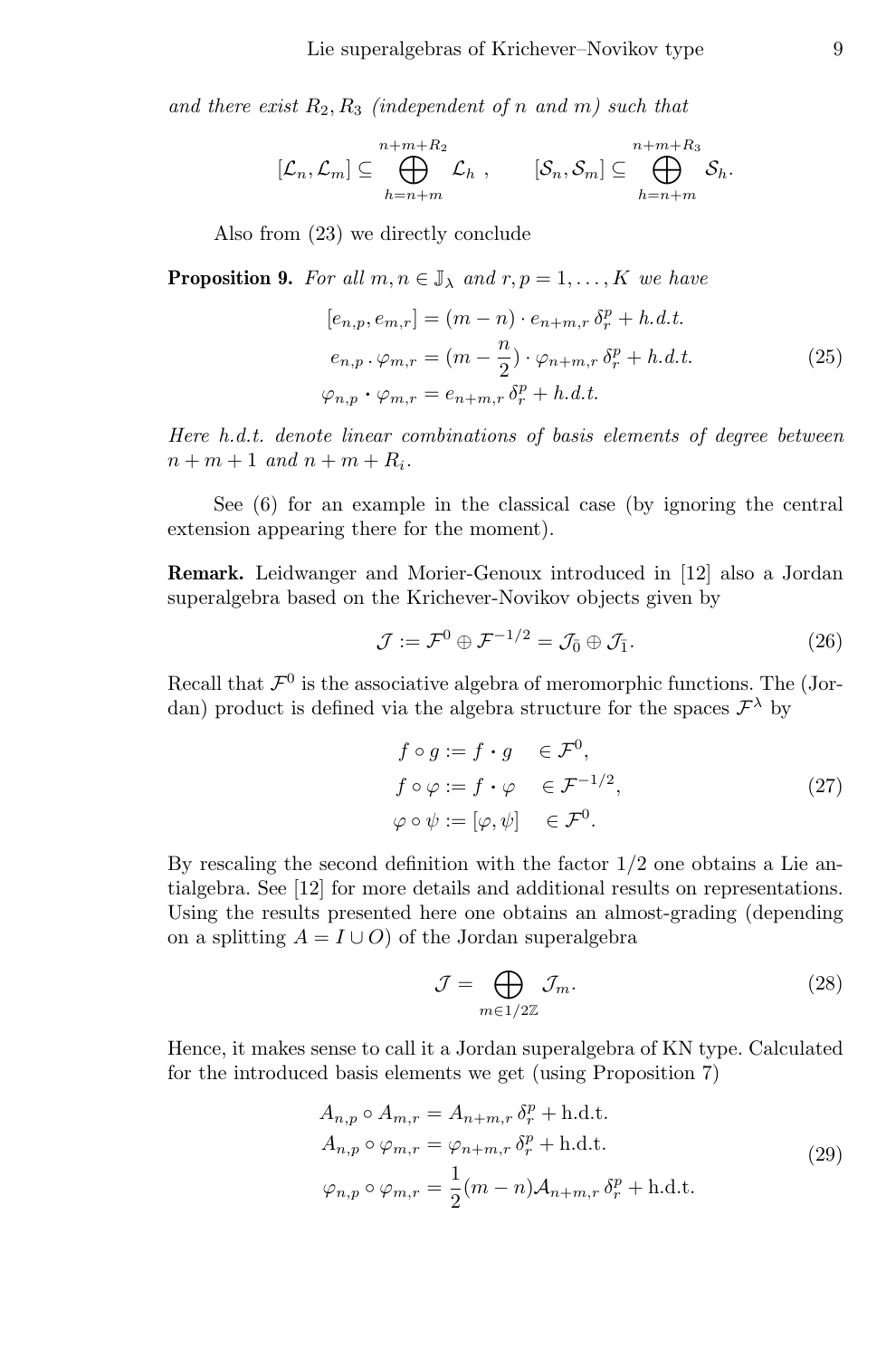# 6. Central Extensions

A central extension of a Lie algebra W is defined on the vector space direct sum  $\widehat{W} = \mathbb{C} \oplus W$ . If we denote  $\hat{x} := (0, x)$  and  $t := (1, 0)$  its Lie structure is given by

$$
[\hat{x}, \hat{y}] = \widehat{[x, y]} + \Phi(x, y) \cdot t, \quad [t, \widehat{W}] = 0, \quad x, y \in W.
$$
 (30)

Then  $\widehat{W}$  will be a Lie algebra, e.g. fulfill the Jacobi identity, if and only if  $\Phi$ is antisymmetric and fulfills the Lie algebra 2-cocycle condition

$$
0 = d_2\Phi(x, y, z) := \Phi([x, y], z) + \Phi([y, z], x) + \Phi([z, x], y).
$$
 (31)

There is the notion of equivalence of central extensions. It turns out that two central extensions are equivalent if and only if the difference of their defining 2-cocycles  $\Phi$  and  $\Phi'$  is a coboundary, i.e. there exists a  $\phi: W \to \mathbb{C}$  such that

$$
\Phi(x, y) - \Phi'(x, y) = d_1 \phi(x, y) = \phi([x, y]).
$$
\n(32)

In this way the second Lie algebra cohomology  $H^2(W, \mathbb{C})$  of W with values in the trivial module C classifies equivalence classes of central extensions. The class [0] corresponds to the trivial (i.e. split) central extension. Hence, to construct central extensions of our Lie algebras we have to find such Lie algebra 2-cocycles.

For the superalgebra case central extension are obtained with the help of a bilinear map

$$
\Phi: \mathcal{S} \times \mathcal{S} \to \mathbb{C} \tag{33}
$$

via an expression completely analogous to (30). Additional conditions for  $\Phi$ follow from the fact that the resulting extension should be again a superalgebra. This implies that for homogeneous elements  $x, y, z \in S$  (S might be an arbitrary Lie superalgebra) we need

$$
\Phi(x,y) = -(-1)^{\bar{x}\bar{y}}\Phi(x,y). \tag{34}
$$

If x and y are odd then the bilinear map  $\Phi$  will be symmetric, otherwise it will be antisymmetric. The super-cocycle condition reads in complete analogy with the super-Jacobi relation as

$$
(-1)^{\bar{x}\bar{z}}\Phi(x,[y,z]) + (-1)^{\bar{y}\bar{x}}\Phi(y,[z,x]) + (-1)^{\bar{z}\bar{y}}\Phi(z,[x,y]) = 0.
$$
 (35)

As we will need it anyway, I will write it out for the different type of arguments. For (even, even, even), (even, even, odd), and (odd, odd, odd) it will be of the "usual form" of the cocycle condition

$$
\Phi(x, [y, z]) + \Phi(y, [z, x]) + \Phi(z, [x, y]) = 0.
$$
\n(36)

For *(even,odd,odd)* we obtain

$$
\Phi(x, [y, z]) + \Phi(y, [z, x]) - \Phi(z, [x, y]) = 0.
$$
\n(37)

Now we have to decide which parity our central element should have. In our context, as we want to extend the central extension of the vector field algebra to the superalgebra, the natural choice is that the central element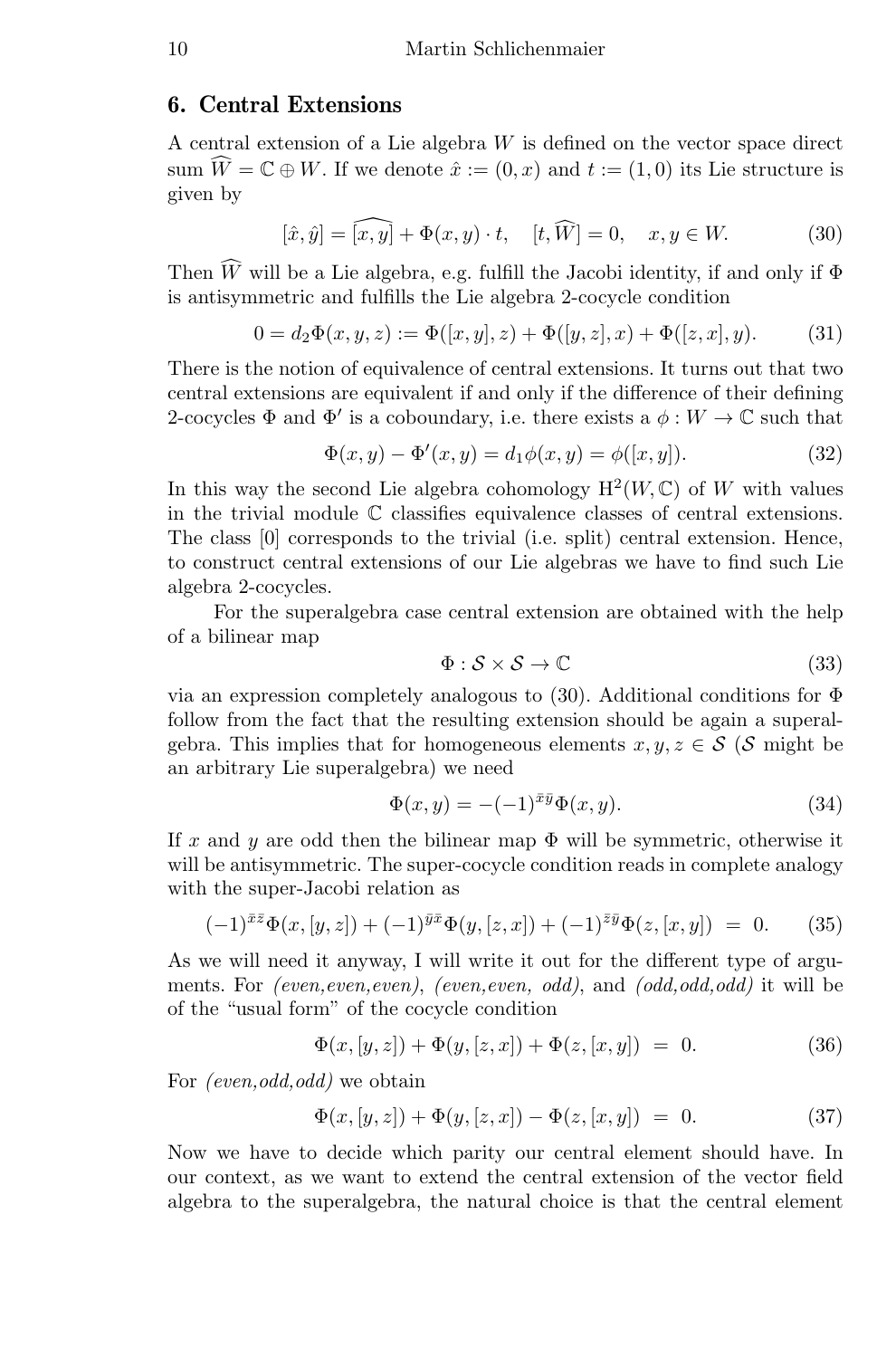should be even. This implies that our bilinear form  $\Phi$  has to be an even form. Consequently,

$$
\Phi(x, y) = \Phi(y, x) = 0, \quad \text{for } \ \bar{x} = 0, \bar{y} = 1.
$$
 (38)

In this case only  $(37)$  for the *(even,odd,odd)* and  $(36)$  for the *(even,even,even)* case will give relations which are not trivially zero.

Given a linear form  $\phi : \mathcal{S} \to \mathbb{C}$  we assign to it

$$
\delta_1 \phi(x, y) = \phi([x, y]). \tag{39}
$$

As in the classical case  $\delta_1 \phi$  will be a super-cocycle. A super-cocycle  $\Phi$  will be a coboundary if and only if there exists a linear form  $\phi : \mathcal{S} \to \mathbb{C}$  such that  $\Phi = \delta_1 \phi$ . As  $\phi$  is a linear form it can be written as  $\phi = \phi_0 \oplus \phi_1$  where  $\phi_{\bar{0}} : S_{\bar{0}} \to \mathbb{C}$  and  $\phi_{\bar{1}} : S_{\bar{1}} \to \mathbb{C}$ . Again we have the two cases of the parity of the central element. Let  $\Phi$  be a coboundary  $\delta_1\phi$ . If the central element is even then  $\Phi$  will also be a coboundary with respect to a  $\phi$  with  $\phi_{\bar{1}} = 0$ . In other words this  $\phi$  is even. In the odd case we can take  $\phi_{\bar{0}} = 0$  and  $\phi$  is odd.

After fixing a parity of the central element we consider the quotient spaces

$$
H_0^2(\mathcal{S}, \mathbb{C}) := \{ \text{even cocycles} \} / \{ \text{even coboundaries} \}, \tag{40}
$$

$$
H_1^2(\mathcal{S}, \mathbb{C}) := \{odd \text{ cocycles}\} / \{odd \text{ coboundaries}\}.
$$
 (41)

These cohomology spaces classify central extensions of  $\mathcal S$  with even (respectively odd) central elements up to equivalence. Equivalence is defined as in the non-super setting.

To define a super-cocycle we have to introduce the following objects.

**Definition 10.** Let  $(U_{\alpha}, z_{\alpha})_{\alpha \in J}$  be a covering of the Riemann surface by holomorphic coordinates, with transition functions  $z_{\beta} = f_{\beta \alpha}(z_{\alpha})$ . A system of local holomorphic functions  $R = (R_{\alpha}(z_{\alpha}))$  is called a holomorphic projective connection if it transforms as

$$
R_{\beta}(z_{\beta}) \cdot (f'_{\beta,\alpha})^2 = R_{\alpha}(z_{\alpha}) + S(f_{\beta,\alpha}), \quad \text{with} \quad S(h) = \frac{h'''}{h'} - \frac{3}{2} \left(\frac{h''}{h'}\right)^2,
$$
\n(42)

the Schwartzian derivative. Here  $'$  means differentiation with respect to the coordinate  $z_\alpha$ .

It is a classical result [6], [5] that every Riemann surface admits a holomorphic projective connection R. From the definition it follows that the difference of two projective connections is a quadratic differential. In fact starting from one projective connection we will obtain all of them by adding quadratic differentials to it.

If we have a cocycle  $\Phi$  for the algebra S we obtain by restriction a cocycle for the algebra  $\mathcal{L}$ . For arguments with mixed parity we know that  $\Phi(e, \psi) = 0$ . A naive try to put just anything for  $\Phi(\varphi, \psi)$  will not work as (37) relates the restriction of the cocycle on  $\mathcal L$  with its values on  $\mathcal F^{-1/2}$ .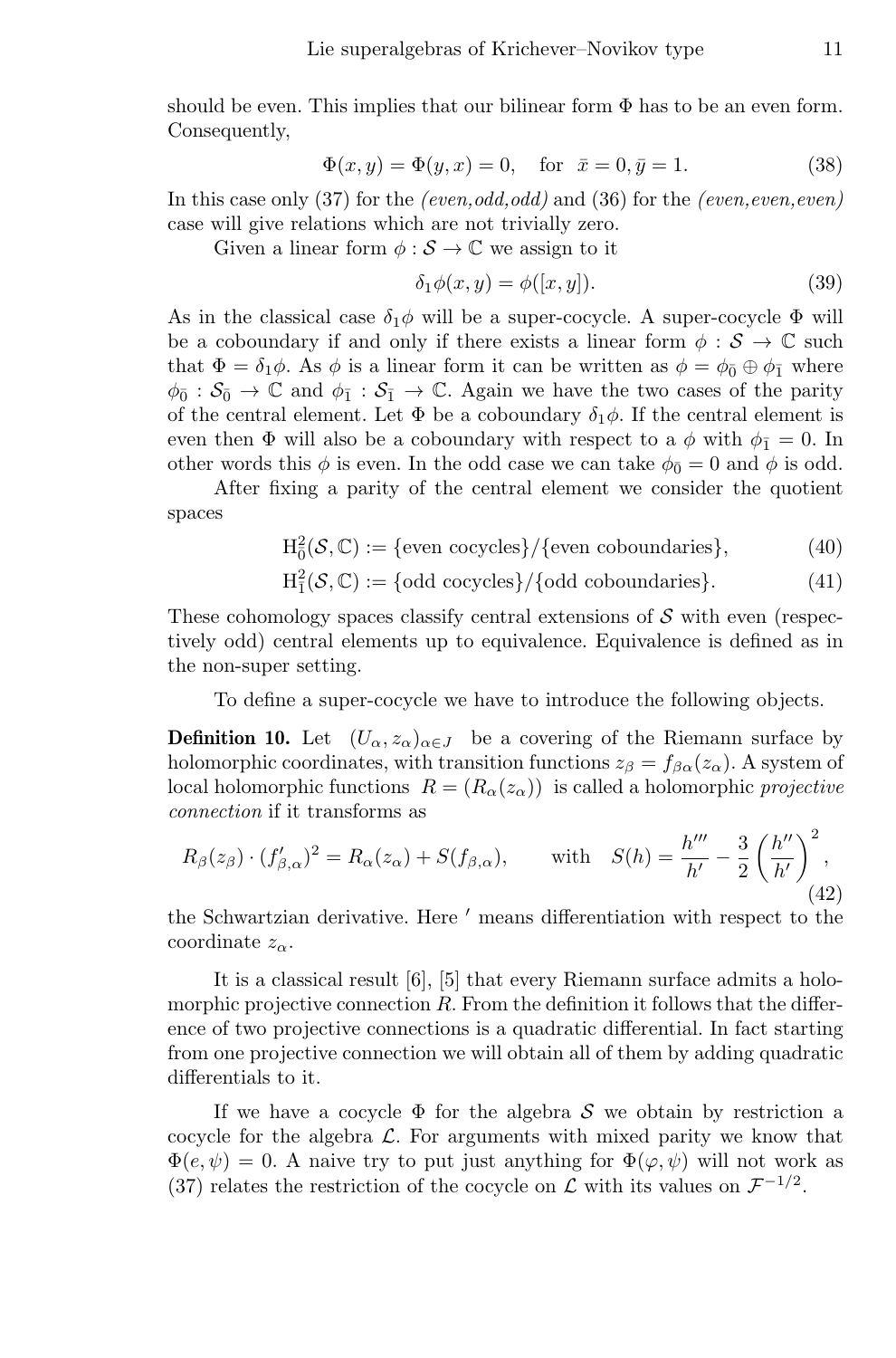**Proposition 11.** [21, Prop. 5.1] Let C be any closed (differentiable) curve on  $\Sigma$  not meeting the points in A, and let R be any (holomorphic) projective connection, then the bilinear extension of

$$
\Phi_{C,R}(e,f) := \frac{1}{24\pi i} \int_C \left( \frac{1}{2} (e'''f - ef''') - R \cdot (e'f - ef') \right) dz
$$
  
\n
$$
\Phi_{C,R}(\varphi, \psi) := -\frac{1}{24\pi i} \int_C (\varphi'' \cdot \psi + \varphi \cdot \psi'' - R \cdot \varphi \cdot \psi) dz
$$
\n
$$
\Phi_{C,R}(e,\varphi) := 0
$$
\n(43)

gives a Lie superalgebra cocycle for S, hence defines a central extension of S. The cocycle class does not depend on the chosen connection R.

A similar formula was given by Bryant in [4]. By adding the projective connection in the second part of (43) he corrected some formula appearing in [1]. He only considered the two-point case and only the integration over a separating cycle. See also [8] for the multi-point case, where still only the integration over a separating cycle is considered.

The following remarks are in order. For the proof of the claims see [21].

- 1. Adding the projective connection is necessary to make the integrand a well-defined differential.
- 2. Different R will yield cohomologous cocycles.
- 3. With respect to the curve C only its homology class in  $H_1(\Sigma \setminus A, \mathbb{Z})$  is relevant for the cocycle.

But a different cycle class will change the cocycle in an essential manner. We cannot expect uniqueness if  $q > 0$  or  $N > 2$ . We should not forget, that we want to extend our almost-grading of  $S$  to the centrally extended Lie superalgebra by assigning a degree to the central element. This only works if our cocycle is "local" [9] in the following sense: There exists  $M_1, M_2 \in \mathbb{Z}$ such that

$$
\forall n, m: \quad \psi(W_n, W_m) \neq 0 \implies M_1 \leq n + m \leq M_2.
$$

What is local is defined in terms of the almost-grading and hence depends on the splitting  $A = I \cup O$ .

If the integration path C in (43) is a *separating cycle*  $C_s$ , i.e. a cycle which separates the points in I from the points in O, then the cocycle  $\Phi_{C, s, R}$ is local. A special choice for  $C_S$  is the collection of circles around the points in I. This shows that in this case the cocycle can be calculated via residues.

How about the opposite direction? Given a local cocycle, can it be described as such a geometric cocycle? The answer is yes and this is the main result which we present.

**Theorem 12.** [21, Thm. 5.5] Given a local (even) cocycle for the Lie superalgebra  $S$  of Krichever–Novikov type then up to coboundary it is a multiple of  $\Phi_{\mathcal{C}_{\mathcal{S}},\mathbf{R}}$ . Hence, up to rescaling and equivalence there is a unique non-trivial almost-graded central extension of S.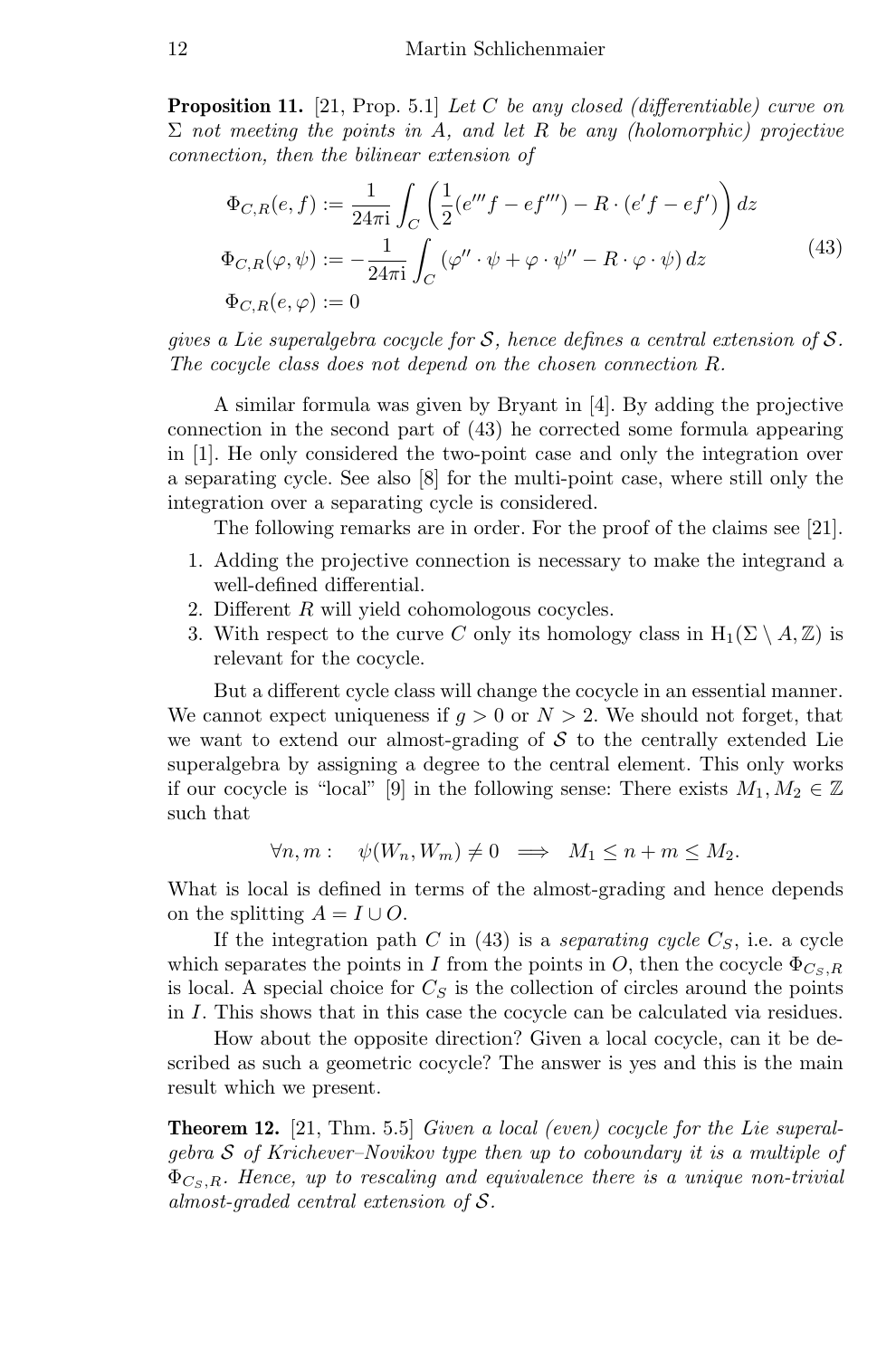Recall that the almost-grading is fixed by the splitting. We will only give some general remarks on the proof.

- 1. We start with a local cocycle for  $S$  and restrict it to  $\mathcal{L}$ , the vector field subalgebra.
- 2. This gives a local cocycle for the vector field algebra  $\mathcal{L}$ .
- 3. For such local cocycles my earlier classification results [20] show that it is unique (in the above sense) and can by given by an expression of the type  $\Phi_{C_{\infty},R}$  for  $\mathcal{L}$ .
- 4. This expression we extend to S by using the full expression of  $\Phi_{C\leq R}$ .
- 5. The difference between the initial cocycle and the extended one vanishes if restricted to L.
- 6. Next we show that each local cocycle of S which vanishes on  $\mathcal L$  vanishes in total. This is done by some induction process using the almostgradedness and the locality (more precisely, the boundedness from above is enough).

**Theorem 13.** [21, Thm. 5.6] All local cocycles of odd type are coboundaries. Hence, there does not exist non-trivial almost-graded odd central extensions of S.

## References

- [1] Bonora, L., Martellini, M., Rinaldi, M., Russo, J., Neveu-Schwarz- and Ramond-type Superalgebras on genus g Riemann surfaces, Phys. Lett. B, 206(3) (1988), 444–450.
- [2] Bonora, L., Lugo, A., Matone, M., Russo, J., A global operator formalism on higher genus Riemann surfaces: b−c systems, Comm. Math. Phys. 123 (1989), 329–352.
- [3] Bonora, L., Matone, M., Toppan, F., Wu, K., Real weight b − c systems and conformal field theories in higher genus, Nuclear Phys. B 334 (1990), no. 3, 717–744.
- [4] Bryant, P., Graded Riemann surfaces and Krichever-Novikov algebras, Lett. Math. Phys., 19 (1990), 97–108.
- [5] Gunning, R.C., Lectures on Riemann surfaces, Princeton Math. Notes, N.J. 1966.
- [6] Hawley, N.S., Schiffer, M., Half-order differentials on Riemann surfaces, Acta Math. 115 (1966), 199–236.
- [7] Kac, V.G., Infinite dimensional Lie algebras. Cambridge Univ. Press, Cambridge, 1990.
- [8] Kreusch, M., Extensions of superalgebras of Krichever-Novikov type, Lett. Math. Phys. 103 (11), (2013), 1171–269. arXiv:1204.4338v2.
- [9] Krichever, I.M., Novikov, S.P., Algebras of Virasoro type, Riemann surfaces and structures of the theory of solitons. Funktional Anal. i. Prilozhen. 21, No.2 (1987), 46-63.